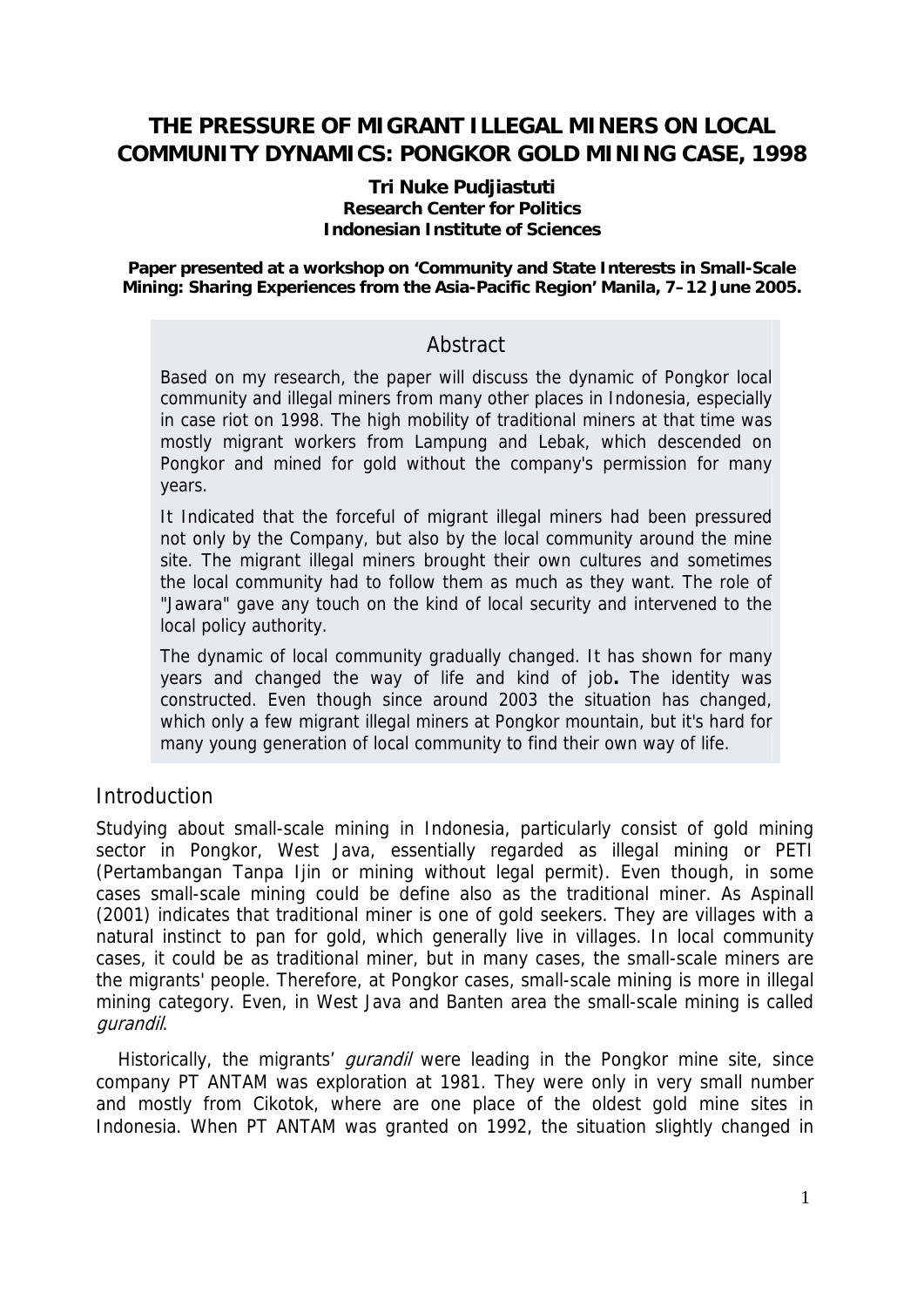term of building infrastructure and mobility of *gurandil*. At that time the local remote people, which was all farmers, started to learn as *qurandil* from Cikotok people mostly.

However, since the start of Indonesian economic crisis in 1997, the situation and mobility of *gurandil* had changed dramatically. There were many people jobless and no enough kinds of jobs. At that point, in time the mobility of *gurandil* was going up. It was driven also the phenomena of sporadic social conflict in many places and level of communities in Indonesia. The community resistances rose on  $1998$  $1998$ ,<sup>1</sup> the trend of social turbulence was not only in the big cities in Indonesia, but also in many mining sites in Indonesia. At that time, one of large riot was at Pongkor mine site on 3 December 1998, which many sources state that more than 1000 people burn all PT Aneka Tambang (ANTAM) office facilities at Sorongan-Pongkor. Even though, PT ANTAM and police from West Java Province could handle those critical situations after few days. There were a big question about social culture, which usually they are friendly, compromise and open community.

These phenomena become complicated, not only hard to detect the total number of *gurandil* their production and environmental damage, but more important is the changing cultural of Pongkor Community. It is the key to understand why the migrant gurandil could get important access of facilities in the community and dominated them.

This paper will discuss how the forceful of migrant illegal miners had been pressure not only to the Company, but also to local community around the mine site. The migrant illegal miners brought their own cultures and sometimes the local community had to follow them as much as they want. In addition, how the dynamic of local community gradually changed, which the identity was constructed.

#### The Movement of Illegal Miners in Pongkor Gold Mining Site

Pongkor mine site is at Pongkor Mountain, which is located at Bantar Karet Village, Nanggung District, Bogor Prefecture, Province of West Java. It is one gold rich mining in Indonesia operated by state-owned mining company PT ANTAM. It was granted on 29 April 1992 for period of 30 years for gold and silver. Indications of gold deposits at Pongkor were discovered by Antam Geology Unit in the 1981, and production commenced in May 1994. (ANTAM, 2002) The surface area is approximately 4,058 ha which are mostly in the Gunung Halimun National Park; some are in PERHUTANI Unit III (Forest Government Company) areas, and rest of them were community lands.

However, operation of PT ANTAM company still in a few areas. There are three primary veins of gold, which are being mined: Ciguha, Kubang Cicua and Ciurug areas (ANTAM Map, 2002). Even though only in a few areas, the locations are not close to each other. These kinds of underground Pongkor gold mine attract not only PT ANTAM Company, but also community, which use to work in mining. They are not only from Nanggung community, but also from others include from Cikotok.

<span id="page-1-0"></span><sup>&</sup>lt;sup>1</sup> It indicated with the national riot on 13-15 May 1998 with pillages, burning, ethnic violence in mostly Jakarta, Surabaya. Medan, Solo, Ujung Pandang and Palembang.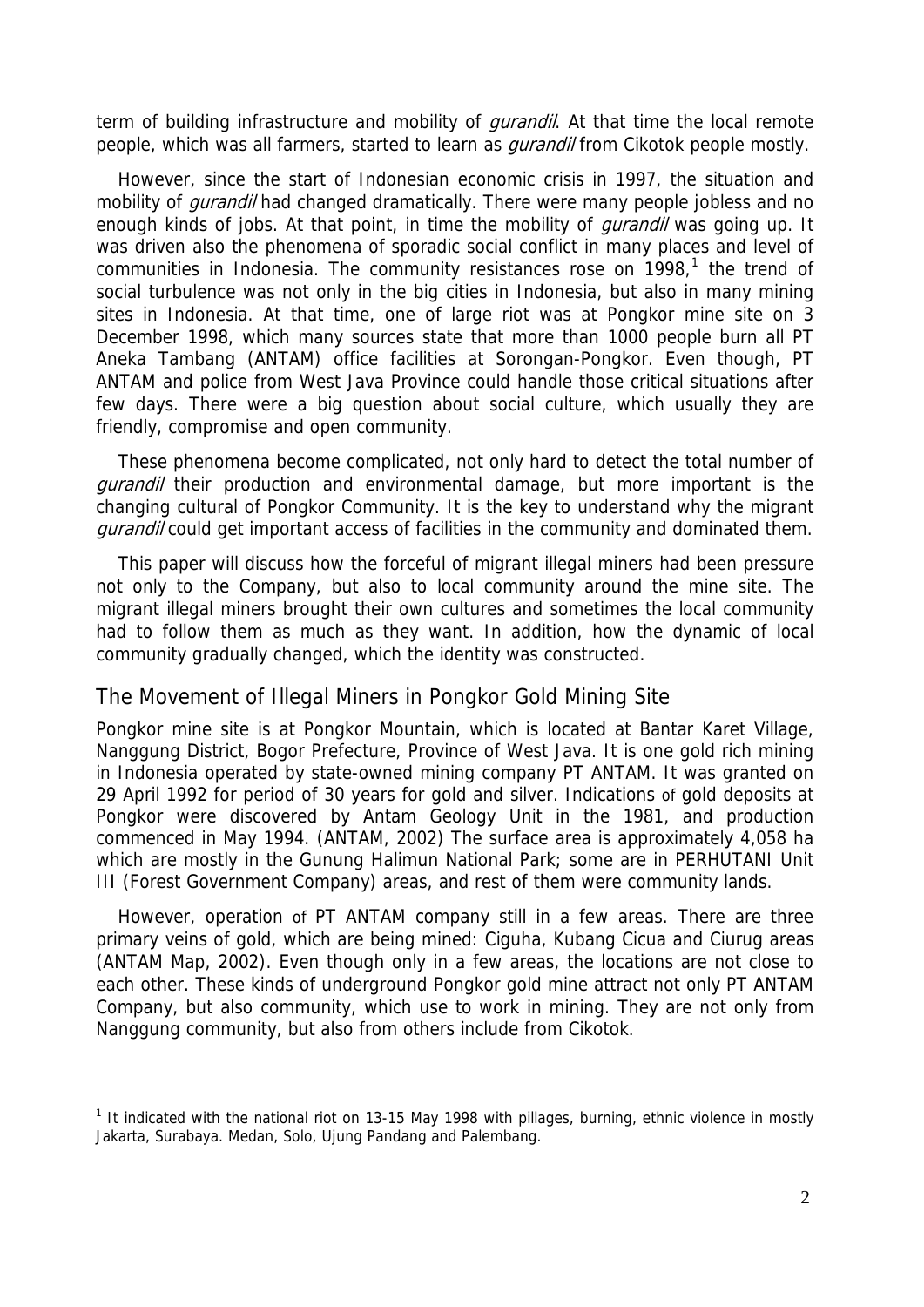Compare with Cikotok gold mine site, which is also operated by PT ANTAM, Cikotok has long history of gold mining company. Dutch built it since 1936 and changed the owner as a part of Indonesian company since  $1958<sup>2</sup>$  $1958<sup>2</sup>$  $1958<sup>2</sup>$ . The large of Cikotok mine site is 2598 Ha and it enlargement to Cirotan (south Banten II) with large 1978 ha. With different history of company, it affects also the gold reserves and the approach of local community. Working as *qurandil* (small-scale gold miner) actually is one kind of job opportunities. Many of local community in Cikotok and Cirotan indicated that many of them move to Pongkor to take advantages as gurandil**.** Unfortunately, it is hard to get the exactly number of people from both areas, bemuse many of them are commuting (Zulkamain et.al. 2003: 87-88).



**Figure 1**: The position of Pongkor Gold Mining Site.

**Source**: Zulkarnain et al. 2003.

Some sources from local community and PT ANTAM (2003) remain that they did not only come from local community, but mostly from other cities, even they were from outside of Java. Actually, *qurandil* exist there since PT ANTAM started to exploration at Pongkor. However, attention of local community to be *gurandil* was only a few people, which has small experiences with gold at Cikotok, because generally local community is not familiar with exploration and processing bullion.

It was not really clear when actually the flow of people from outside in term of being *gurandil*. Indeed, around 1990s there were flows of people from Cikotok, Jampang and Sukabumi. They took advantages in Pongkor gold mining as illegal small-

<span id="page-2-0"></span> $2$  Actually, since 1924 it was explored by. W.F.Oppenoorth, geologist from Dutch, but they built company on 1936 by NV Mynbouw Maatschappy Zuid Bantam (NV.MMZB). Unfortunately, at World War I, it did not operate and when Japan invasion, this company was operated by Japan for war ammunition. Then after Indonesian independence, this mining company started production on 1957. PN Tambang Mas Tjikotok Gold Mine), PN Tambang Mas Tjikotok, 8 June 1968, p. 2-3 and Brosur Proyek Ekrplorasi Pengembangan Ernas dun Perak Cikotok (Brochure Project of Exploration and Development on Gold and Silver Cikotok), 2000.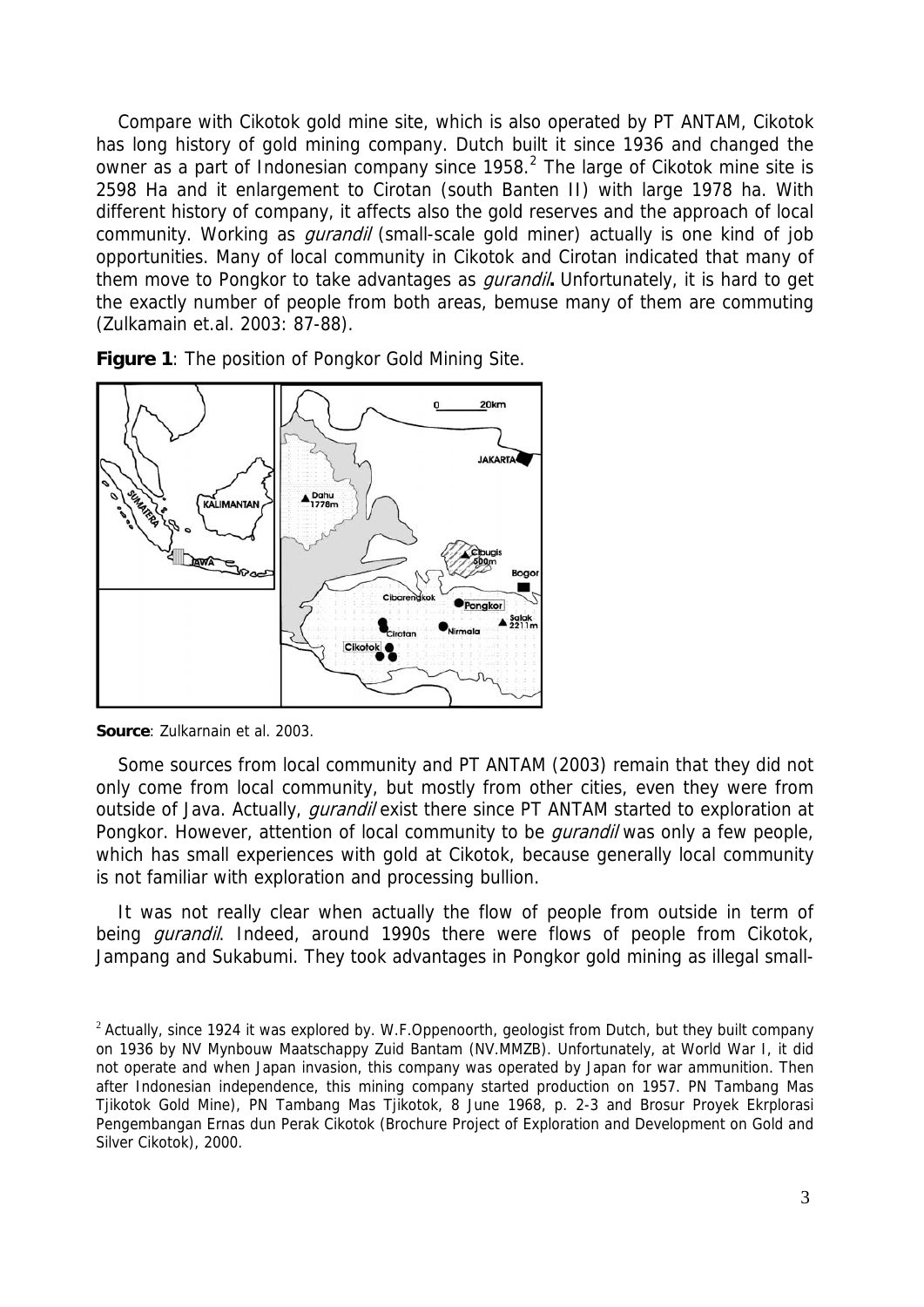scale mining. Their movements were taken advantages by some local communities on learning gold exploration.

The situation was getting worse at that time, 1997, when the Indonesian crisis touches every level of societies. It is driving many people enter the highly risky business of illegal mining. At that time almost 30 percentages of gurandil was local community, which in reality they were farmers. Most of them left their farm and became *gurandil*, even some of them explored their farm for gold mining. The illegal gold miners actually are reported to come mostly from outside the immediate area some of them from outside Java, such as from Bogor, Tasikmalaya, Cikotok, Cirotan. East Java, Bengkulu, South Kalimantan. According to the company, these men work in groups organized by local leaders in Nanggung.

At least, our research indicates that there are many kinds of migrant *qurandil* at Pongkor, which also show the networking of *gurandil* exploration at Pongkor:

- 1. Owner of financial capital
- 2. Holes security (they call Danlop = Komandan Lubang or hole security leader)
- 3. Miner in the "rat holes"
- 4. Raw material carrier
- 5. Owner of processing bullion (= *gelundung*)
- 6. Mercury supplier
- 7. Gold extractor (=burner)
- 8. Trader

Most of them usually had networking among them. To open "rat hole" was needed around 20 million rupiah, many migrant and local *gurandil* usually did not enough money for the capital. Therefore, the position of migrant owner of financial capital was very important. Many of them has their role were not only as the financial capital, but also could as the owner of holes and *gelundung*. Moreover, some of them were also as gold extractor and trader.

The owner of financial capital had special relationship with hole's security (Danlop), which his role gave any control not only to the time schedule of miners in the hole, but also any protection of the hole itself. There were two kinds of *danlop*. First, he was a local army or police. The background of *danlop* related with the kind of ANTAM security guards charged. Before early 2000, the Bogor and Nanggung local army were in charge as ANTAM security guards, so that time the *danlop* was a local army. Most of them played double standards guards. After early 2000, PT ANTAM changed their security guards; they are from West Java Province Police Brigade mobile. Even though. they are no special relation with *danlop* and the situation already changed, the *danlop* are from local police and army. Second, he was Banten gangster (Jawam). Most of them worked with his group from Banten, some of them were charged by other groups. Then, some of *danlop* had "rat holes" and handled their holes.

Related with the miner in the "rat hole", most of them are not the new player in mining, they already worked in other places of mining site, such as from Cikotok, Bengkulu. Taikmalaya, South Kalimantan, but most of them from Cikotok. They have some skills to identify the map of gold vein. Unfortunately, the highest risk of players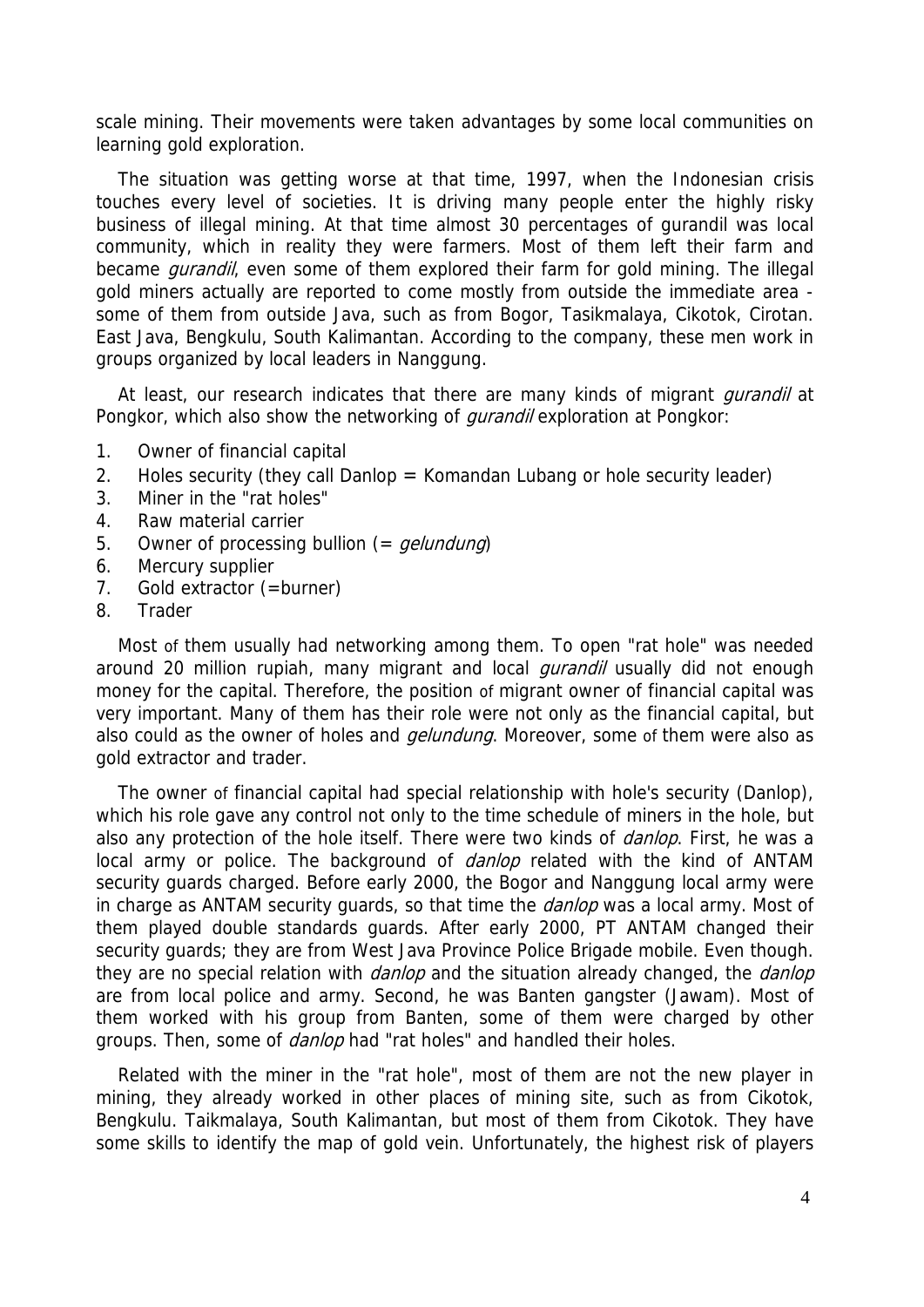in the gold "rat holes" is the miner. By the company's own admission, at least 257 illegal gold miners died in accidents at the mine over the last seven years. The worst incident was in 1997when a landslide killed at least 141 people.

The miner usually works together with raw material carrier. This kind of work does not need special requirement, they just need to be strong and quickly. Only a few migrants work as carrier, because the rate of payment is the lowest rate.

The mercury supplier is usually Chinese from around Bogor, he has special connection with many kinds of this networking, but the closer connection is with the owner of *gelundung*. They work mostly not at the mine site, but they open shop at Leuweliang market (the nearest market from Pongkor), which in their shop also sell the miner properties. The market of mercury are open market, so it easy to find on the way to go to Pongkor.

**Figure 2**: The *Gelundung* (processing of bullion) of migrant illegal gold miner at eh Pongkor mine site.



**Source**: LIPIs Documentation, 2003

In term of the *gelundung* owner, there are special equipment was need, such as picture above. The *gelundung* usually is running on the stream flow at the small river. Because of it works in the public space, the owners usually needs some protection of their machines, then, they worked together with police, army or Jawara to protect its. Interestingly, some of them were also the gold extractors. Even though, many of traders were also the owner financial capital, there were people, who worked only as a trader. They usually had dosed relation with the gold extractors.

However, the phenomena had slightly changed after 2000, all migrant communities do not only dominate these categories and networks, but there are some of them are from local community. Even though only a few local community, which was *qurandil*, they get many advantages as the owners of *gelundung* and holes at Pongkor mine site.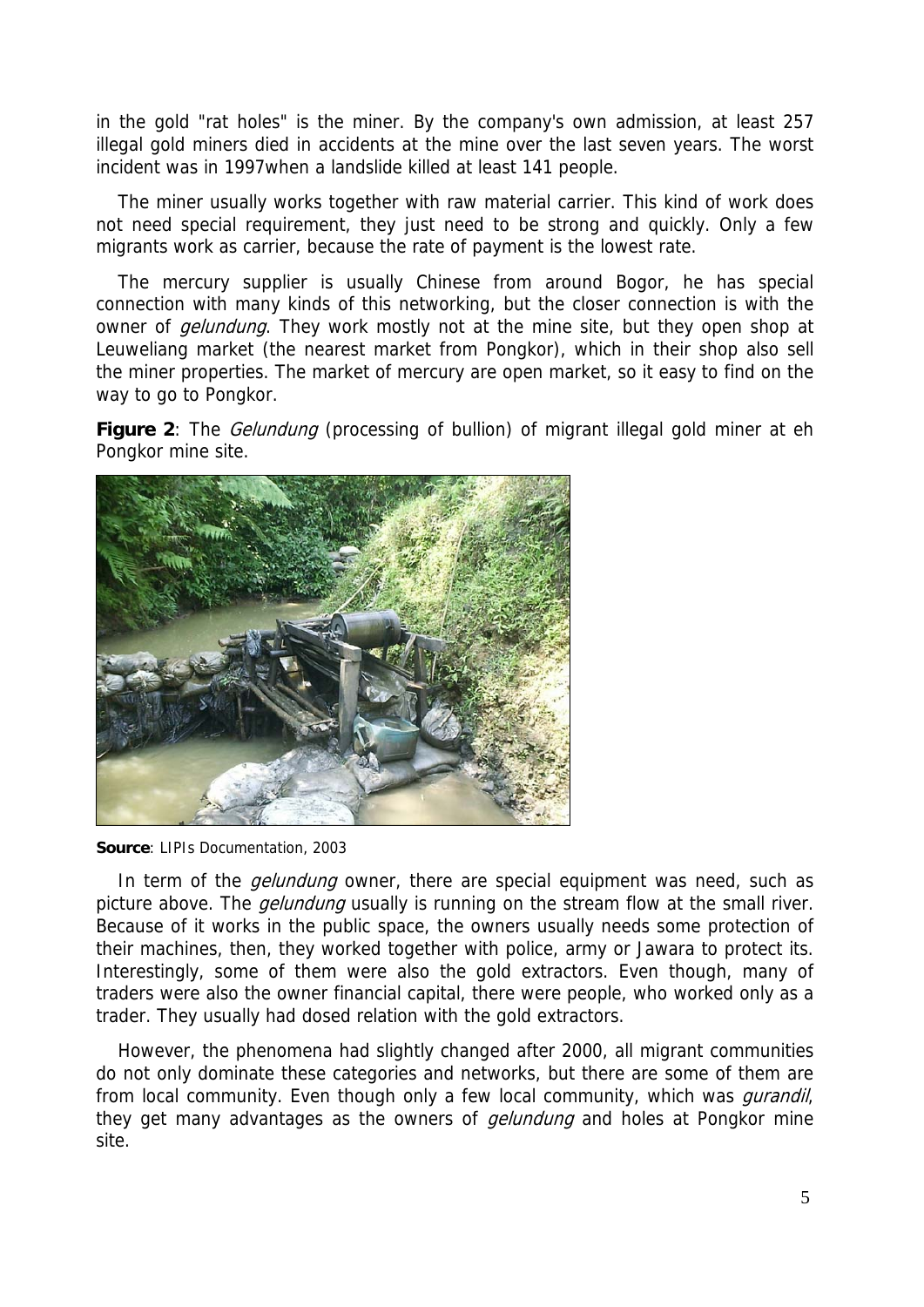#### The Riot on 1998

Dominating of migrant illegal miner indicated on 3 December 1998, which riot has driven by some migrant *gurandil*. The riot was triggered by rumour that one of the migrant *gurandil* shot dead by company security guards. Although, then these migrant *gurandil* made correction that only minor injure, the rumour already spread out to community around Pongkor, particularly to migrant *gurandil*. The anarchy began at 3 o'clock when ANTAM security guards, police officers and soldiers were on guard at the mine where at least four migrant illegal miners were killed on 28 November 1998 after being buried in the collapsing shaft. At that time, on block Cepu or Kompa Gunung Butak the security guards and soldiers ordered hundreds of *gurandil* leave the hole site. Some *qurandil* still tried to stay and as their order was disobeyed, they were later involved in clashes. One of the army fired a warning shot to disperse the miners from crowding the scene, but unfortunately the bullet hit the ear of one the *qurandil*, who identified as Ahmad from nearby Leuwi Sadeng village. As a result, turbulence with act of damaging and burning had taken the ANTAM facilities and office at Somngan Pongkor.

Upon seeing their friend was injured and though he was dead, then only around one hour later other *qurandil* went to the PT ANTAM at Sorongan and started to damage the facilities. Around 1000 of *gurandil* at Pongkor gold mine went on the rampage, destroying some building and burning at least 11 vehicles belonging to stateowned mining company PT ANTAM. Most of ANTAM officers run away to ANTAM Mosque, which only this building was not burnt.

However, the Chief of Local Police at Bogor and The Coordinator ANTAM Security Guards said that actually, when the soldier fired a warning, that *gurandil* run away and hit the stone. It could be his ear was injured because of he hit the stone or the bullet hit him, but he was not dead. Some information of ANTAM security guards indicated that before riot there were some sabotase. No communications and telephones were put into function. Then, electricity of ANTAM office suddenly turned off (Public Relation of PT ANTAM, 1998). Although the police and soldier from local district and province West Java have handled the situation, for several days at Sorongan and village around mine site were very fear gripped everyone, because there was no electricity. The impact of this riot was company ANTAM could not run their production for 10 days.

One important thing is the number of *qurandil* at that time was the highest one than before or after riot. Much information indicates that the total number of *qurandil* was around 6000 people since 1997 until 2000. Compare after 2000 until 2003 was only around 500 and when we was there are only around 100-200 *gurandil*?<sup>[3](#page-5-0)</sup> It relates with the prediction of people movement in Pongkor mine site. Some information, include information from Bantar Karet Wage office, that there are no exactly number of gurandil from outside of village. However, they can predict that local gurandil is not more than 30 percentages today. (Zulkarnain, 2003:84).

<span id="page-5-0"></span> $3$  This estimation is the end of this year and it is estimation of collecting data from many people around Pongkor security PTANTAM and the official of Community Relation Bureau of PT ANTAM at Pongkor, 2005.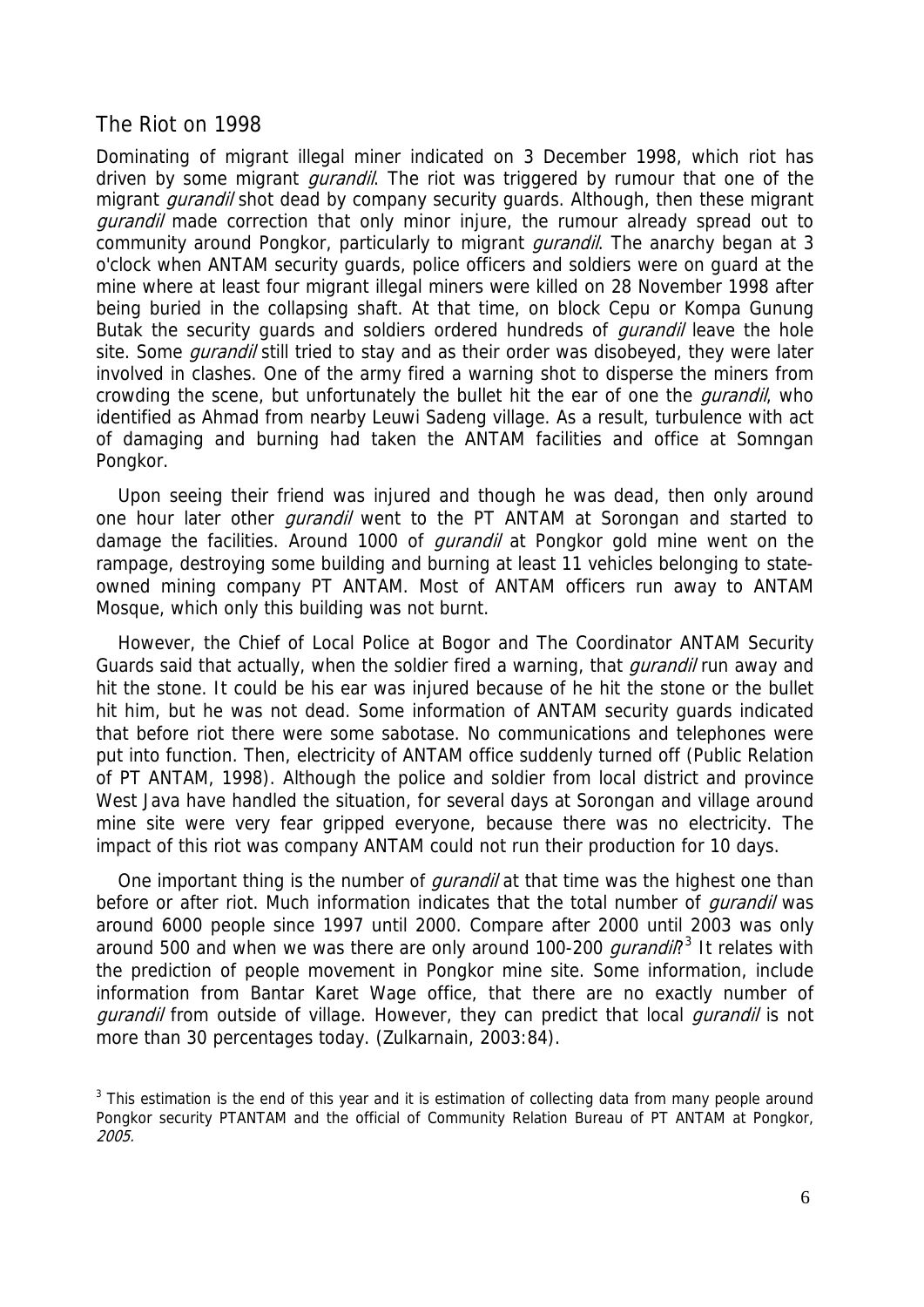Based on the riot December 1998 and ESDM finding (2000) it demonstrates that there was some negative impact of the *gurandil* activities around Pongkor mine site:

- 1. Mine accidents: although there are no statistical data on *gurandil* activities, mine accidents causing death wounds and sickness are believed to be high.
- 2. Anarchy: *gurandil* breeds anarchy. Beside these *gurandil* do not clearly understand to law for a variety of reason, the *qurandil* takes activities, because they believe that no one could not claim as the owner. Therefore, it means that they can take as far as they like. This attitude makes it difficult for the government to build the economy.
- 3. Destrovs the living environment: they create "rat" tunnel or holes, which mostly are on Gunung Halimun National Park. Its make the land subject to landslides and erosion.
- 4. Destroy riverbanks and pollutes river water: their activities destroy rivers, such as, it is estimated the *qurandil* dumped 150 kg Mercury each day into Cikaniki River, near Pongkor in West Java between years 1997-1998. Sluicing and pressure hose monitoring on riverbanks in open pits has and is causing lots of environmental damage. Oil from the water pumps and machinery, as well as mercury after gold clean-ups all goes into river. Visible oil slicks on these rivers are now a common sight.
- 5. Social Unrest: Wherever the activities of *gurandil* occur, they generally cause social unrest. This is because the *gurandil* become Wild West" situations. They may work hard during the day, but at night gambling and prostitution takes over. Stabbings and killings happen. Social diseases are common around camps and create social unrest of migrant *gurandil* with any local and traditional inhabitants in nearby villages.

### The Construction of Community Movement

The high movement of migrant *gurandil* sometimes put forward as being among the fundamental causes of transformation, they leading to the "mixing" of naturally exclusive community (Bates, 2000). Generally, the *gurandil* brings their own culture and economical background, which usually is much better than local community does. It is important to notice that under what conditions the migrant illegal miner usually has internal cohesion. Although they were not in the same family, but only from the same village or town their internal social-economic cohesion was strong. They made a group, which usually from the same place and ethnic. Banten, for example, had special groups not only a group community from Cikotok, but also a group of Jawara, in one group, usually they discover place together or secure each other and open gold holes together.

It was found that the raise of migrant illegal miners got their space in the local community. On the contrary, many local communities got many advantages from strangers. At that time, many young local people, who already moved to big cities, such as Bogor and Jakarta, came back to Bantar Karet and Cisarua to enter the business illegal gold mining. However, only a small number of local communities become the owner of "holes". In Ciguha, for examples, only one person has holes. There are no exact numbers of the local people owners. Some information indicates that only few local people were the owners of holes.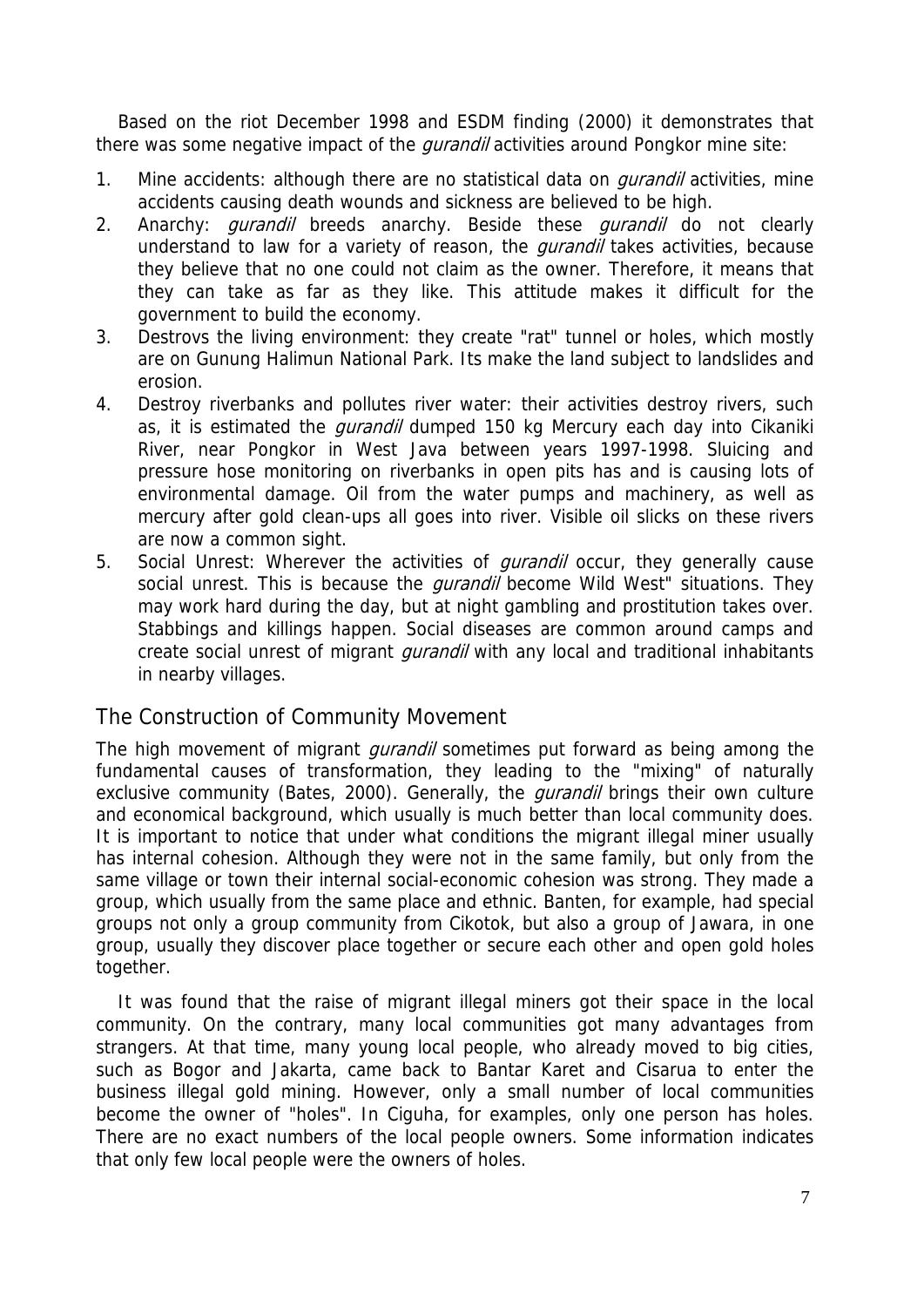Since there were segmentation in the illegal gold mining, the concept of land rental and holes rental became quit be interesting. This concept is not a part of the government regulations, but more the rule of market is powerfully. There were many kind of rental, such as house rental, land and holes rentals and *gelundung* rentals. The rule of rental was depending on the price and location, which should be agreed both. On one hand, there was not the agreement letter or the contract letter, which as supporting document of land, hole or house rental. Because of this, sometimes it was very hard for the owner to claim back their house, land or hole, when the contract by migrant *gurandil* was over.

On the other hand, the economic impact upon environment can be clearly visualized:

- 1. As *qurandil* needs for its operation supplies and commodities such as wood, compressor, tent, machine and mercury for processing of gold raw material, all of which are purchased nearby Pongkor;
- 2. there were instant small markets and coffee shops around *qurandils* holes and gelundung activities;
- 3. Bantar Karet village's officer indicates that many return urbanization from big city to Bantar Karet. Mostly they return from Jakarta and Bogor;
- 4. There are many new houses building, which before it were made from bamboo, now it made from brick stone. It started on 1999-2000;
- 5. Many local community had motorcycles or cars suddenly;
- 6. Noon and night sex entertain, which could find in many places in Ciguha and Bantar Karet.

Those situation and condition could not find before, when the local community just work as fanners. Unfortunately, only a few of local community that spent their money for investing in houses or car, many of they mostly spent their money for fun and entertainment, particularly for sex entertain. Aneka Tambang's lwan lrawan said the mine's presence had changed the local livelihood from farming to gold mining, commenting that the villagers had led "consumer-driven lifestyles" ever since.

Regarding to the local community in Bantar Karet, Nirmala and Cisarua actually seems do not have strong social cohesion. Mainly they identify themselves with the dominant type of work. The farmer community is that they assume to represent their identity. This type of community is must egalitarian society, which usually they become open community. There are no special norms in; even they can share their territory of their places. So they much easily adapt with another culture or behaviour.

However, the situation has changed, around 1998 to 2000s friction of migrant *gurandil* with local community raised, which mostly because of social-economic intension among them when the number migrant illegal miner was getting bigger. They are not only from one kind group, but also horn many, for example, from Cikotok-Banten, Lampung, Bengkulu, and East Java. Their cohesion of every group had impact to others. There were competition among them to access the gold mine and their space. The dynamic of relation between them tend to be ethnic or group of people's conflict. Even though Horowitz (2001) remains that ethnic or group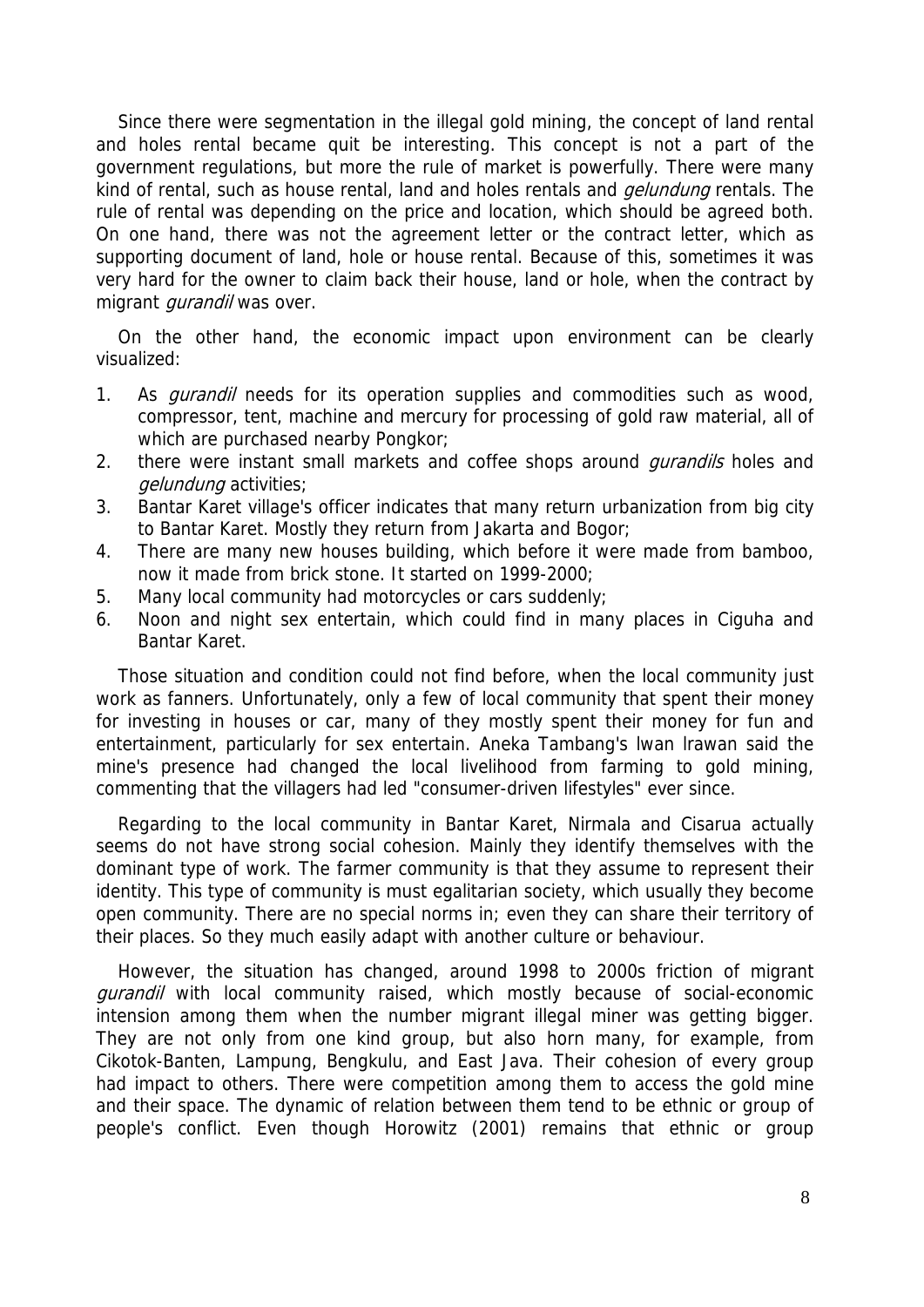competition does not necessarily lead to ethnic or group violence, it will turn into violence under certain circumstances.

It might be argued that if migrant *gurandil* indeed a determinant factor, this might be simple, because dislocation promoted insecurity for local community. While building tents in many places of mine site, the traditional miner also entered to many villages and stayed at local communities by peace or force. At Ciguha, for example, there were many accidents happened that the owners could not throw out the migrant miner, because the migrant threatened to kill them and made them stay at the small space of their house. Almost all their house became shelter of migrant's group. Moreover, when Jawara from Banten, as one group shows the dominant group, it created criminal action and extended and unsecured situation for others, especially for local community.

On 1999, the migrant illegal miners became more forcefully to the space and society. While in multi ethnic or group situation, where there were more than two groups relatively equal in size ethnic relations will take form of "anarchy". Supriatma (2004) in his paper "Communal Violence in Indonesia: A Comparative Study" remains that "anarchical relations" is defined as the absence of dominant power in interethnic relations. This is typical of a highly divided society, where every group makes claims for more power and is highly sensitive to issue such as distribution of power and wealth. It is clear that under this situation competition among groups were intense. In term of *gurandil*, the competition among groups was intense, it indicates that there were many criminal accidents and started to be fear for the local community.

Furthermore, when amok mass on 3 December 1998, many information remain that around 70 percentages of amok mass were migrant people. This amok was actually also bear with the competition to get more gold raw material each other. At that time, the estimated of total number *gurandil* was in the highest number, but the spread of holes location at Pongkor were not as fast as the group number of *gurandil*. Consequently, the competition among them could not be avoided and it means every chance tried to take by *qurandil*. Then the situation became fragile and sensitive, which many of local people feel strange and unsecured towards *gurandil*, particularly from Banten. When the operation of ANTAM security guards was more active to handle mine site from *gurandil*, many local community supported them, because they dream the normal situation.

### The Response of the Main Stakeholders: The Failure of Social Responsibility

The situation on Dec 1998 must be seen that community is in the bottom line which does not have access to the natural resources directly, even though they live in the mine site. Many government regulations have established for exploiting, in this case, gold resource, but most of that regulations are for managing the company, not how to develop the area of mine site with in participating local community.

In this case, PT ANTAM actually tends to collaborate with the leader of local people from the dominant group, which have large authority to handle the community. Unfortunately, the relationship among them, only give advantages to the few local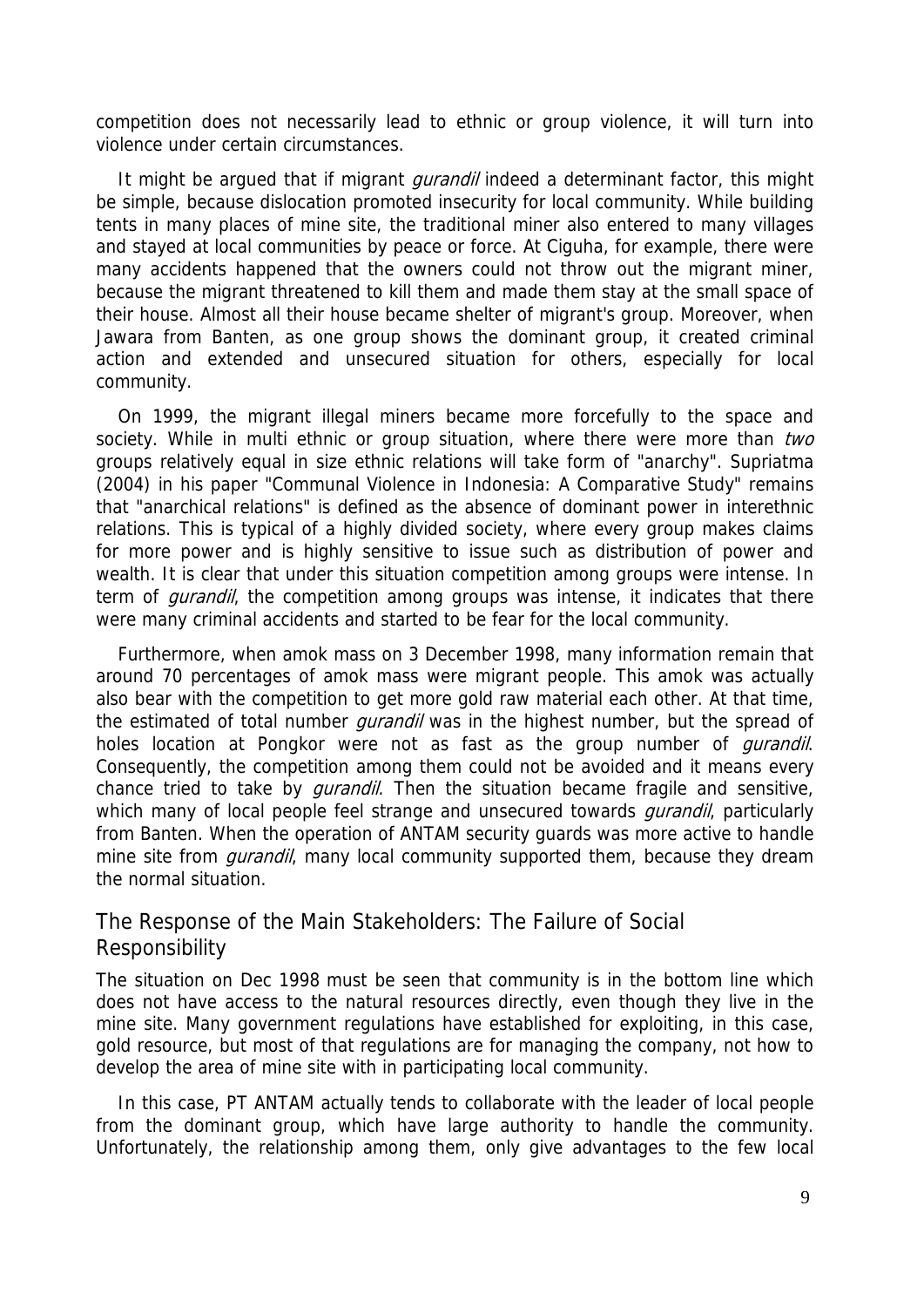people, which close to the power. In addition, sometimes their authority was used for their own interest. For example, the meeting at Nanggung district on the early 1998, when the leader from village and district provoked to get permission for gold mining at the site. The situation was getting worse by unclear information from government, particularly. One example, as the head of Bantar Karet indicated, was which made definitive decision to be *qurandil*, because at that time the officers from Forestry Department gave permission to local community to mine at the forestry land as long working with Village Economic Enterprise Unit "Bakti Tani". This economic enterprise gave permission for local community to mine at Pongkor with some instruction and charges.

That information misled the local community, because later it was known that there was not instruction from Forestry Department about mining at Pongkor and the economic enterprise was illegal enterprise. It indicates that there were conspiracies among many people, which supporting the *gurandil* activities.

In this case, almost all government officers did nothing to handle the mobility of people in and out of their communities. Many of them remain that there are no mechanism to handle huge mobility of people, so they seem only stand up as observers of the *qurandil* activities dynamic at Pongkor.

Beside that, many of the security guards from police or army play their role significantly in term of supporting the *gurandil* activities on 1998. Most of them were the owner of financial capital, which came from outside of Pongkor. Affected of this conspiracy, migrant miners got some privileges to enter and mine in many places in Pongkor mine site or in villages.

However, after amok December 1998 at Sorongan Pongkor, the treatment of handling *gurandil* became more focus and intensive. It was strengthen by producing The Presidential Instruction no. 3 on 2000 and The Presidential Decree no. 25 on 2002 about handling the illegal miner, which following with some decisions from province and district government and security board. Base on those guidelines, they established the handling Illegal miner team, which the composition was PT ANTAM Security Guards, Government Environmental Handling Agency from Bogor, Brigade Mobile from West Java Province Police, Government officers from Nanggung area and village. The purpose of this team was giving some information to the community about the danger of mercury and the rat holes for environmental and life about the consequences of social problems of *gurandil* activities. There were rehabilitation programs, such as:

- a) Program of handling and reconstruction of area There were some activities, which involved the local community leader and religion. The some activities were such as:
	- To close the 'rat hole' of illegal miners;
	- To take the *gelundul* and diesel machines from the illegal miners activities or locations;
	- To be clearance of illegal miners buildings;
	- To protect the PT ANTAM mine site.
- b) Program of social, economic and culture local community empowerment As PT ANTAM Public Relation officer informs, this program actually focuses on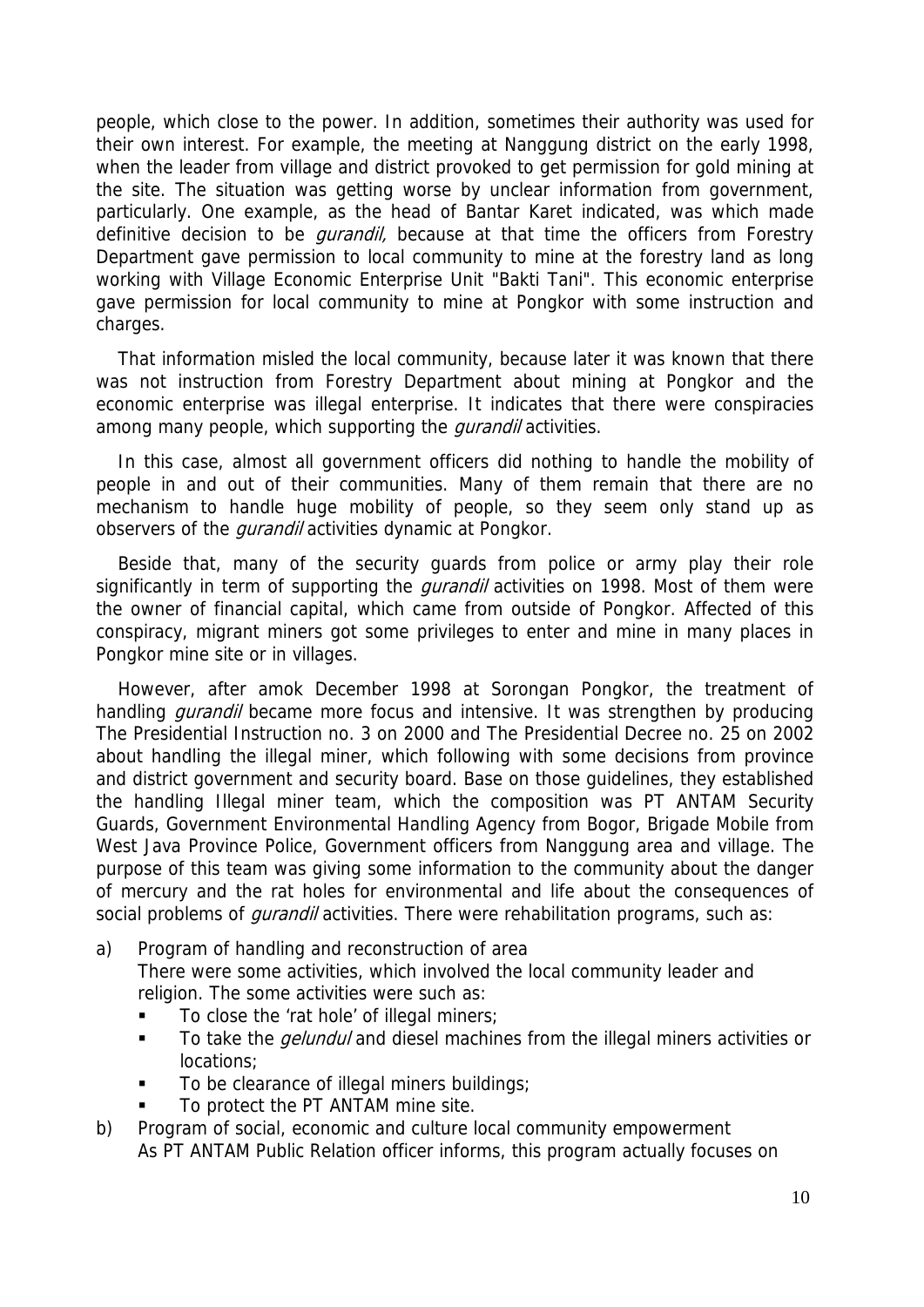two kinds of communities, firstly, for encouraging the illegal miner, particularly local *gurandil* to change the activities. Secondly, for empowering the local community through kind of program was purposed to no ones interest to be illegal miners. The programs are:

- Routine assistance for developing the community, such as assistance for teachers, local security guards and law enforcement;
- The priority funding for local company particularly to transportation, environmental reconstruction, building the public the public space and facilities;
- Soft loan for small-scale company and economical enterprise through 'Skim PUKK' (soft loan from company). Until the end of 2001, the total soft loan from PT ANTAM was 3,780 billion Rupiah for 15 economic enterprise unit and 380 small-scale companies;
- Building the public facilities, such as streets, clean water, irrigation;
- Developing free health facilities for local community;
- **Training for farming, which cooperation with Gunung Halimun National Park** Conservation;
- **Training for agro-business, which working with Community research Center** – Bogor Agriculture Institute and Social Laboratory of Agriculture Faculty – Bogor Agriculture Institute;
- Assistance in term of farming equipment, training and larger of farm areas, which working with Agriculture and Food Crops Agency of Local Government.

In term of environmental problems, PT ANTAM developed the critical environmental area at Dahu mountain (around PT ANTAM tailing area) and also reforestation and revegetation around illegal miners activities, which did around 1997-2001. Some programs were such as:

- 1. to identify the kinds and area of problems and damaged;
- 2. to plan the critical area with kinds of seeds, which location around Ciurug, Cepak Puspa, Gunung Dahu, Pasir Pasang, Sorongan-Ciurug street, PT Aneka Tambang office area, Tailing Dams areas.
- 3. to make research about the level of mercury polluted in the rivers around Pongkor mine site. It worked with such as center for environmental handling facilities and JICA.
- 4. to inform the dangers of mercury and 'rat hole' of illegal miners in term of safety and life to *qurandil* and local community.

One important step dealing with the migrant illegal gold miners was on the changing PT ANTAM security guards. With regard to security guards in ANTAM Company, there was some significant changing, which changed the local army and Bogor police to Brigade Mobile from West Java province Police, which the rule of mechanism of personnel shifting of Brigade Mobile is for every week and once a month. The situation can be controlled relatively quickly, after shifting the security guards. Speeding up of the changing security guards shows significant effect on the total number of migrant illegal miners there. This move put security guards far from gurandil, make no connection between them, made it was easily to close the rat holes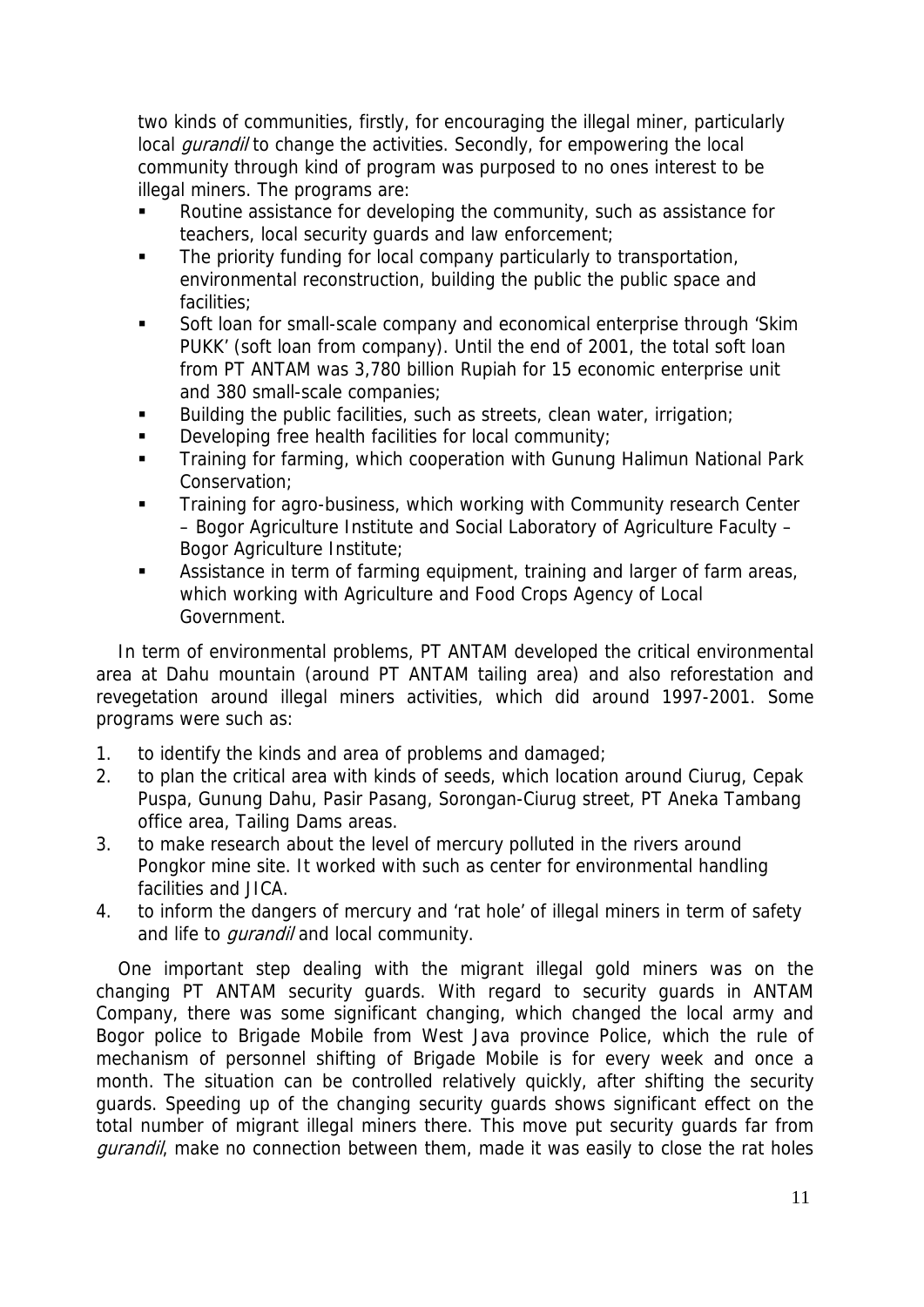by dynamite and take then *gelundung* out from mine site. It seems that before the personnel of security quards had important position on the dynamic of *qurandil*.

There were some impacts of this movement:

- the total number of dead and injured *qurandil* because of mining activities went down sharply.
- **Water from Cikaniki, Ciguha and Cimanganten rivers were getting clearly** which before it had been polluted because of processing of gold raw material activities (*gelundul* activities)
- There are many plantation and some animals again.

However, it does not mean that it will make no *qurandil* anymore. The total number is not significant, now there are less than 100 people (ANTAM, 2004). They are mostly local community and migrant people, which mostly marriage with local people.

Some of them said that they still work as *qurandil* because they did not have any land and job. They have lost their land, usually because it was sold for "rat hole" capital, which many of them can be found at Malasari village, close to Citoret area.

**Figure 3**: There are some migrant illegal miners still trying to survive with last year's tailing on the river area close to Ciguha.



**Source**: LIPIs Documentation, 2003

At some places, such as at Ciguha and Citoret, some of them was migrant qurandil, which already marriage with local people. They do not have any land and any skill working as farmers, so they still try to be *gurandil* in that area. At Ciguha, some of them stay and survive to take gold raw material on river, as that picture. They process the tailing without any chance to get access to the mountain Pongkor to open "rat holes" again.

They found themselves that there are no choices anymore, because when they try to leave this of job, they do not have any other skill and enough money to come back their origin village. From time to times, they only work as traditional miner at many other places. At that river, there are two groups of gurandil**,** which every group is around 10 people and has a leader. Usually the wife of leader and 2-4 other wife's' gurandil come along in that shelters and look after all members in term of their foods. The members were mostly from Jawara Banten, then Tasikmalaya and East Java. One of their leaders was a member of local army (Koramil = Military Regimens Commandos at Nanggung, which before his duty was at Madiun-East Java. He put in the status of suspended in pay from the military corps, because when he was in active army on 1997, he spent his time much more to his two "rat holes" at Gunung Butak and as gurandil security guards than as the member of Koramil.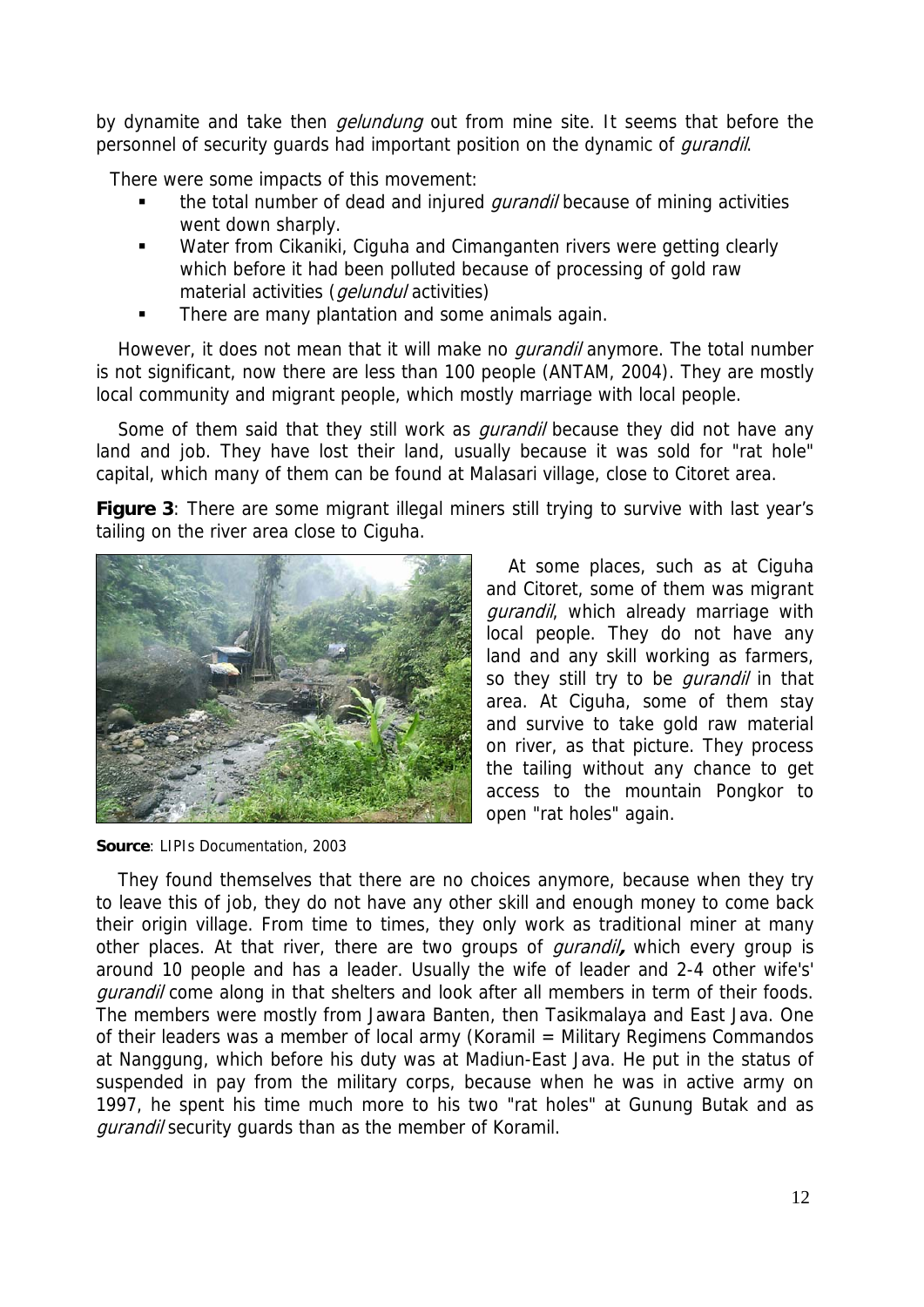Both area at Ciguha and Citoret there are still some "rat holes", because PT ANTAM and local government could not give alternative job to them. Therefore, PT ANTAM gives special location in ANTAM area, but it is easily to control their activities and not close ANTAM's activities. Unfortunately, many of them still try to make rat holes around Cepu Longsoran area or around level 900.

**Figure 4**: The 60 gelundung which is owned by one of the important persons at Cisarau village.



To exploit the Citoret or Malasari production of *qurandil*, today there are some local community have many gelundung for extracting those bullions, which they were qurandil and succeed. One of them, for example, at his house Cisarua village he has 60 gelundung, which work not by waterwheels, but work by electricity. It takes on such as tailing reservoir at next to his house.

**Source:** LIPIs Documentation, 2003

Besides that, today there is another kind of *gurandil*, which mostly are local community. They are called "bajing Ioncar (jumping squirrel). They do not mine, but take aggressively and quickly from dump truck, which bring gold raw material from mine site to the processing place. They usually work in a group and wait for the truck in under brushes along the steadily upwards streets, when the truck move very slowly. At that time, some of them jump into the truck and move the stone (gold raw material) out the street, where some their friends stand and put it into the gunny sacks. This activity is very risks, because many of them are dead, when are tried to avoid and run away from the security guards without paying attention the dangerous area of mine site, such as fall down to ravine or was buried under the stone.

Even though ANTAM security guards and local government share out the information about the dangerous of *gurandil* include bajing loncat activities, most of local people ignore this information. In addition, their main reason is always about how to find their job, that they do not have any choices to get another job.

This situation indicates that there is not enough attention from village and district government officers. It seems they do not care with their society, which finds serious problems of welfare. The local government mostly think that they are the company ANTAM's responsibility, because only company that can help them, either *qurandil* or local community generally.

As the program of company social responsibility, PT ANTAM sees uneasily to be conscious of those *qurandil* groups or other local community. Through community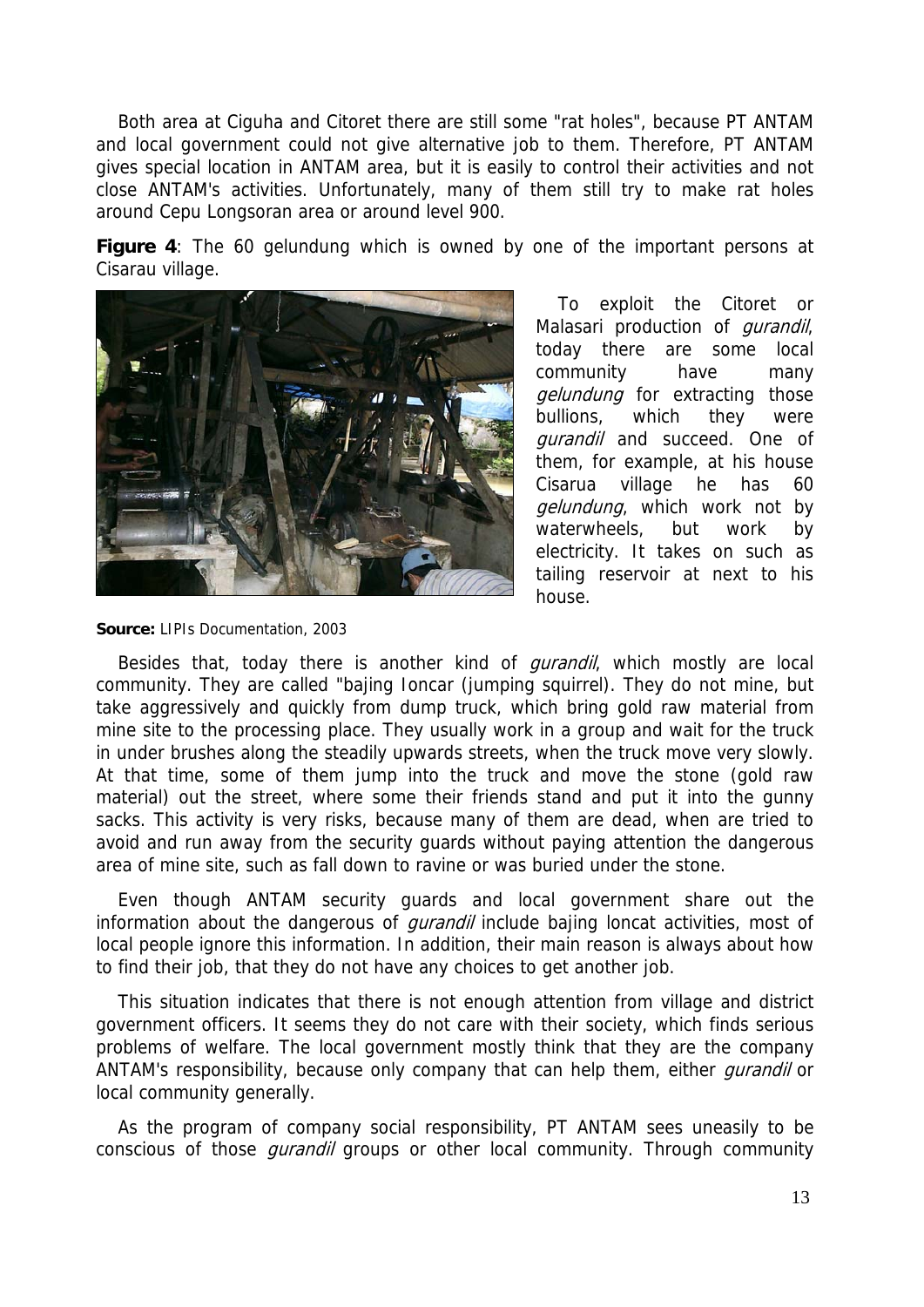development program, company provides many infrastructure and soft small loan priority to *gurandil*, which it has been expected to leave their *gurandil* activities. Community development program is the other alternative for people to create their job. However, many of them left this program, because they can get enough benefit from the new job. Moreover, it seems that there is no advocating to the community. So the CD becomes not effectively.

Community development has long been a challenging and complex equation of PT ANTAM Company. While one hand, it has been a frequently voiced concern that are not doing enough to spread the wealth to local community. On the other hand, many local communities, which got large of money from ANTAM, thought that it was only the responsibility of company to give them money compensation, not to develop the wealth of local community. It could be understood that there are a bit contradiction action of community development program there, because many local community, which got money of community development PT ANTAM, were the gurandil**.** 

This policy of company is more for security company approach than for wealth of community. Some information of PT ANTAM remains that the company hope former gurandil will not become a troublemaker in the gold mine site again. In establishing peace with community, ANTAM company are then free to go about their business without fearing interference in the form of social disturbances, which inevitably lead to decline in productivity and result in losses (Kiroyan, 2000). This policy seems work well in term of Security Company, but it did not in success result in term of developing community and social responsibility itself.

Based on the purpose of community development as relevant to the mining industry is to improve the welfare of people in those surrounding communities affected by mining activities. Kiroyan (2000) argue that it means that the company has kind of social responsibility towards community development. It also means that it is a working contract with the community. They should have permitted the corporations to enter and to commence operations. The operation may have fulfilled all legal requirements, but without acceptance by the community it is part of lacks legitimacy. Acceptance can be achieved only if we are worthy of being trusted.

As well, the participation of local community in the company, it is also important to develop the selection mechanism of company funding in term of community development program. It must be selected committees of local community and built the regulation understanding how to develop, monitor and evaluate the program.

Certainly, the main responsibility is not the company, such as ANTAM done, but the government, particularly local government does. The local government must have to the master plan of developing their community and from this master plan, they should ask to the company, as the stakeholder, to integrate the plan and fund it. Unfortunately, there is no master plan of their community. It means they should develop it together among them: community, local government and company. It will illustrate the priority of the welfare and economic potential of community.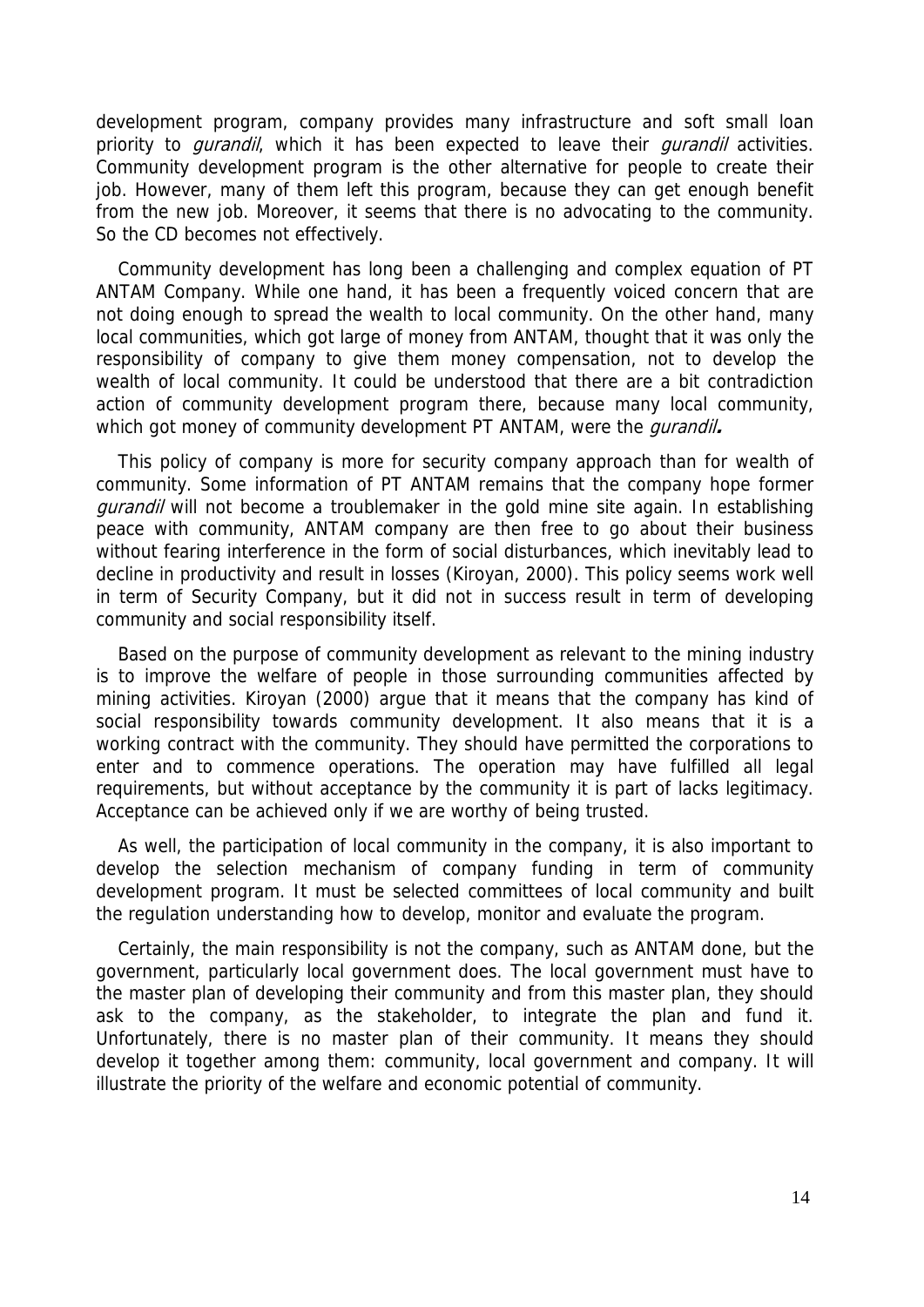## Closing Remarks

The changing culture and reconstructing identity of many young local communities become one of important issue for company and local government that one day it will be a potential *gurandil* and a potential conflict with company in the future.

The long and deep experiences with huge movement of migrant gurandil, indicates that the root of problems there actually could not be separated from the failure of government policy on national and local level. However, it also give a better understanding that Pongkor mine site should be managed by them self, not others. It means the main stakeholders of mining, company, local government and local community must have a master plan how to develop and empower the environment and people there.